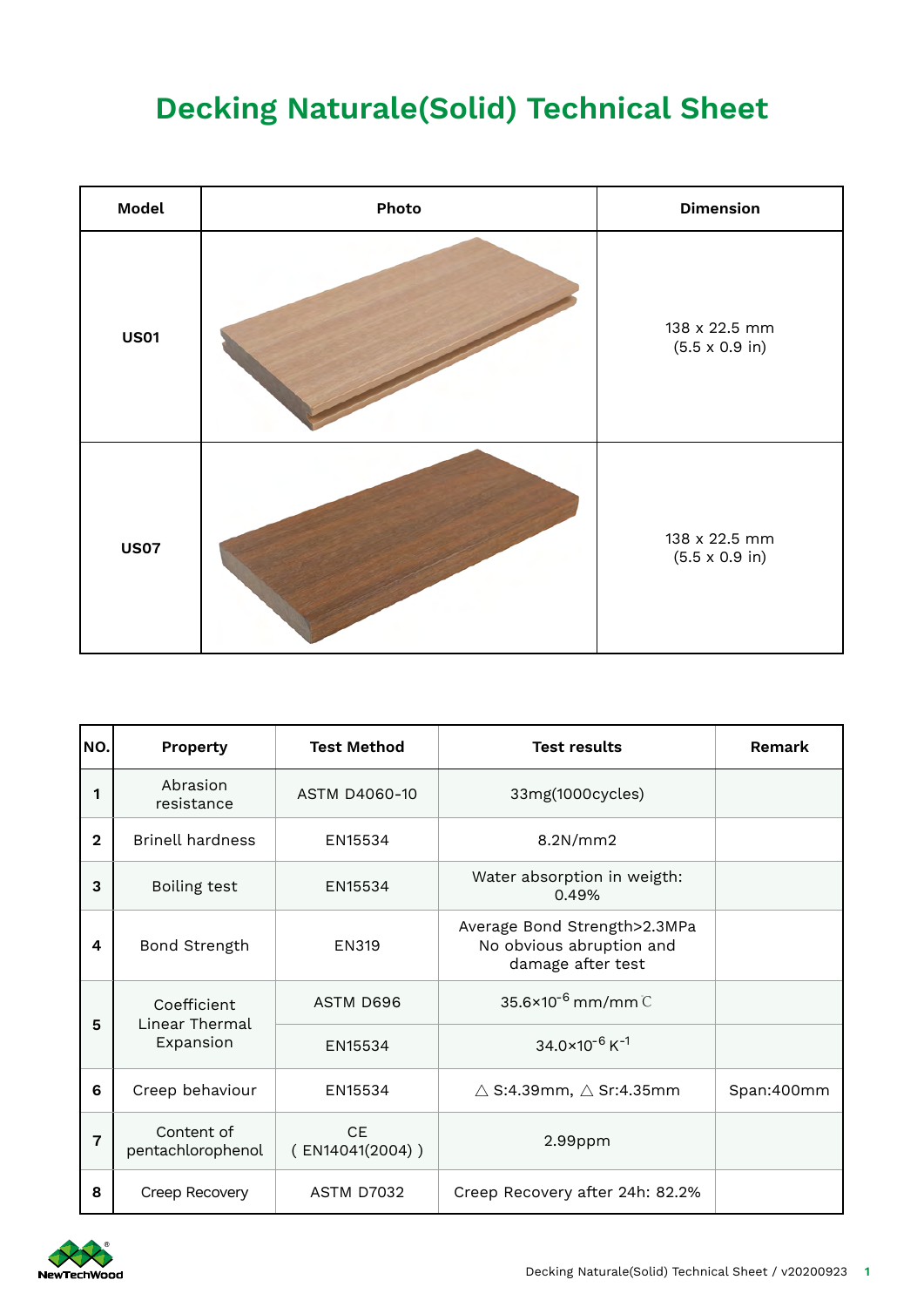| NO. | Property                                                  | <b>Test Method</b>      | <b>Test results</b>                                                                                                                                                                                | Remark     |
|-----|-----------------------------------------------------------|-------------------------|----------------------------------------------------------------------------------------------------------------------------------------------------------------------------------------------------|------------|
| 9   | Degree of<br>chalking                                     | EN15534                 | Rating 0, no chalking.                                                                                                                                                                             |            |
| 10  | Fire Resistance                                           | <b>ASTM E84</b>         | Flame Spread Index(FSI): 85<br>Smoke Developed Index(SDI): 300                                                                                                                                     |            |
| 11  | Falling mass<br>impact resistance                         | EN15534                 | Max Crack length(mm): No crack.<br>Max Residual Indentation(mm): 0.14                                                                                                                              |            |
| 12  | Formaldehyde<br>Content                                   | EN717-1                 | Non Detected                                                                                                                                                                                       |            |
|     |                                                           | <b>ASTM D6007-14</b>    | Non Detected                                                                                                                                                                                       |            |
| 13  | Flexural<br>properties                                    | EN15534                 | Bending Strength: 36.3Mpa,<br>Modulus of elasticity:3.72Gpa,<br>Maximum load:4286N,<br>Deflection at 500N:1.23mm                                                                                   | Span:400mm |
|     |                                                           | ASTM D6109              | MOR:26.3MPa, MOE:2620MPa                                                                                                                                                                           | Span:368mm |
| 14  | Heavy Metal<br>Content                                    | EPA3051                 | Sb:ND, As:ND, Se:ND, Sn:ND                                                                                                                                                                         |            |
| 15  | Heat reversion                                            | EN15534<br><b>EN479</b> | Test temperature: 100 ℃ :0.20%                                                                                                                                                                     |            |
| 16  | Heat build-up                                             | EN15534                 | $\triangle$ T=-3.1 $\degree$                                                                                                                                                                       |            |
| 17  | Impact<br>Resistance                                      | <b>ASTM D4226</b>       | MFE>396J                                                                                                                                                                                           |            |
| 18  | Lead Content Test                                         | EUNo.628/2015           | Non Detected                                                                                                                                                                                       |            |
| 19  | Mould resistance                                          | ASTM G21                | Rating 0                                                                                                                                                                                           |            |
| 20  | Moisture Content                                          | EN15534<br><b>EN322</b> | 0.83%                                                                                                                                                                                              |            |
| 21  | Moisture<br>resistance under<br>cyclic test<br>conditions | EN15534                 | Original MOR: 36.3Mpa<br>After exposure,<br>MOR: 32.1Mpa, Decrease: 11.7%.                                                                                                                         |            |
| 22  | Neutral salt spray<br>test                                | ASTM B117-2011          | After 200 hours tests, there was<br>no visible change appeared on<br>the surface:<br>Front surface: $\triangle$ E*=1.22,<br>Grey Scale:4-5<br>Back surface: $\triangle$ E*=1.06,<br>Grey Scale:4-5 |            |
|     |                                                           | EN15534<br>ISO9227      | $\triangle$ E <sup>*</sup> =1.42,<br>Grey Scale=4 (Exposure 96h)                                                                                                                                   |            |

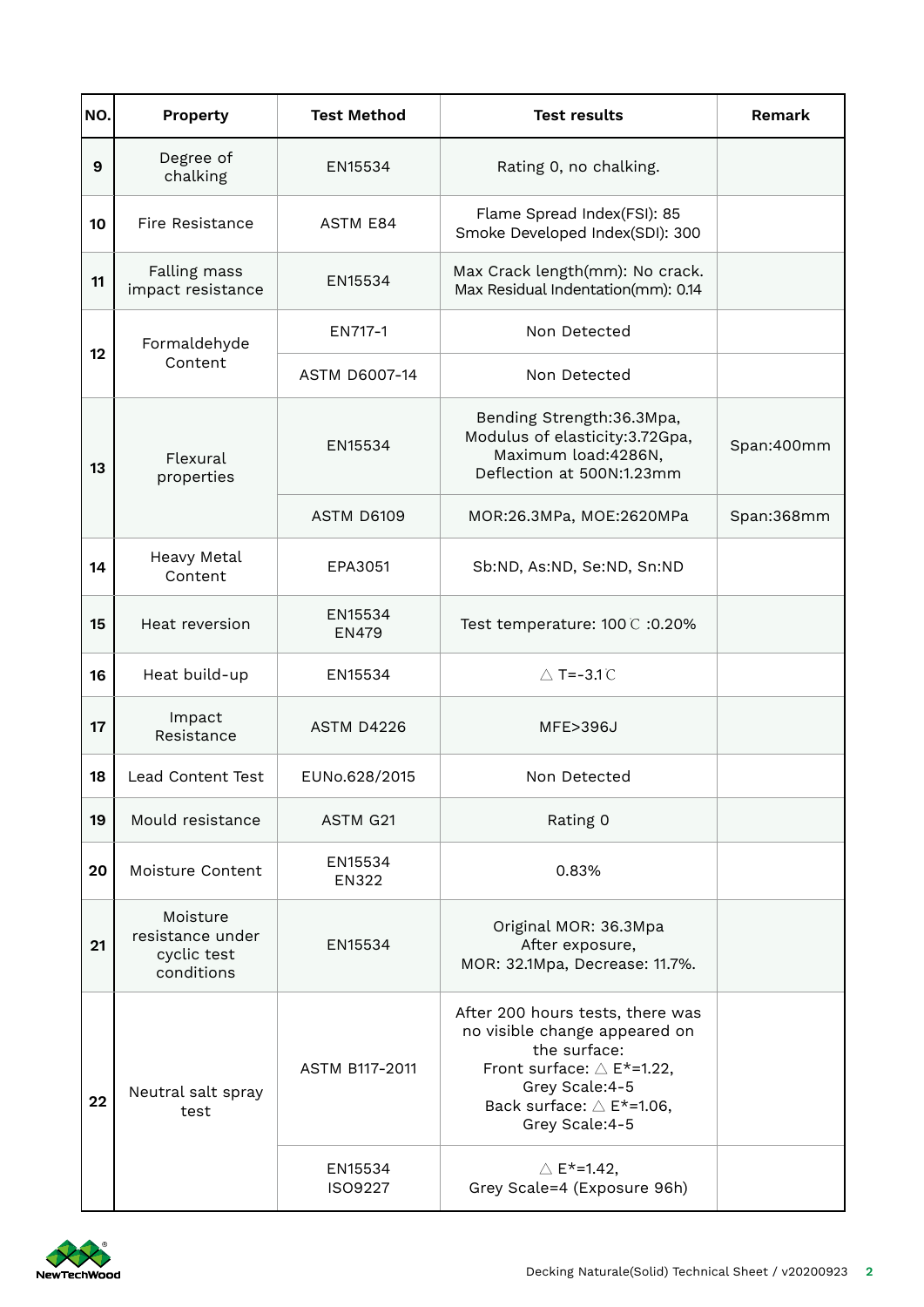| NO. | <b>Property</b>                                         | <b>Test Method</b>                                            | <b>Test results</b>                                                                                                                     | Remark |
|-----|---------------------------------------------------------|---------------------------------------------------------------|-----------------------------------------------------------------------------------------------------------------------------------------|--------|
| 23  | Pb, Cd, Hg, $Cr6+$                                      | RoHs-IEC62321                                                 | Pb:ND, Cd:ND, Hg:ND, Cr <sup>6+</sup> :ND                                                                                               |        |
| 24  | Resistance to<br>scratch test                           | ISO4586-2                                                     | Rate 2                                                                                                                                  |        |
| 25  | Resistance to<br>indentation                            | EN15534                                                       | Apply 2000N load Brinell<br>hardness: 72Mpa,<br>Rate of elastic recovery: 65%                                                           |        |
| 26  | Resistance<br>to artificial<br>weathering               | EN15534<br>ISO4892-2                                          | After 2000h exposure $\triangle$ E*=1.09,<br>Grey Scale=4-5                                                                             |        |
| 27  | Rockwell<br>Hardness                                    | ASTM D785                                                     | 78.7R                                                                                                                                   |        |
| 28  | Slip Resistance                                         | AS/NZS 4586                                                   | 1. Wet Pendulum Testing:<br>Longitudinal:30; Horizontal:42<br>2. Oil Ramp Testing:<br>Longitudinal:Rating:R11;<br>Horizontal:Rating:R11 |        |
|     |                                                         | CENTS12633(2014)<br>CENTS16165(2012)                          | Pendulum Testing:<br>Dry condition: PTV46<br>Wet condition: PTV34                                                                       |        |
|     |                                                         | EN15534-1,<br>EN15534-4                                       | Pendulum test:Longitudinal:44;<br>Horizontal:56<br>Inclination plan test:Angle:25.0°,<br>Rating:Class C                                 |        |
|     |                                                         | DIN51130                                                      | Oil-wet ramp test:<br>Angle:19.7° Rating:R11                                                                                            |        |
|     |                                                         | DIN51097                                                      | Wet-load ramp test:<br>Front View:Angle:31.2° Rating:C<br>Back View:Angle:29.0° Rating:C                                                |        |
|     |                                                         | EN15534<br>CEN/TS15676                                        | Pendulum test:Longitudinal:59;<br>Horizontal:69<br>Inclination plan test:Angle:38.2°,<br>Rating: Class C                                |        |
| 29  | Swelling and<br>water absorption<br>(24hours immersion) | EN15534                                                       | 1 Swelling: 0.06% in thickness,<br>0.03% in width, 0.03% in length.<br>2 Water absorption: 0.49%                                        |        |
| 30  | Swelling and<br>water absorption<br>(28days immersion)  | EN15534                                                       | 1 Swelling: 0.67% in thickness,<br>0.04% in width, 0.07% in length.<br>2 Water absorption: 0.27%                                        |        |
| 31  | <b>SRI Testing</b>                                      | <b>ASTM C1549,</b><br><b>ASTM C1371,</b><br><b>ASTM E1980</b> | 19                                                                                                                                      |        |
| 32  | Surface Bond<br>quality                                 | EN319                                                         | >2.08MPa                                                                                                                                |        |